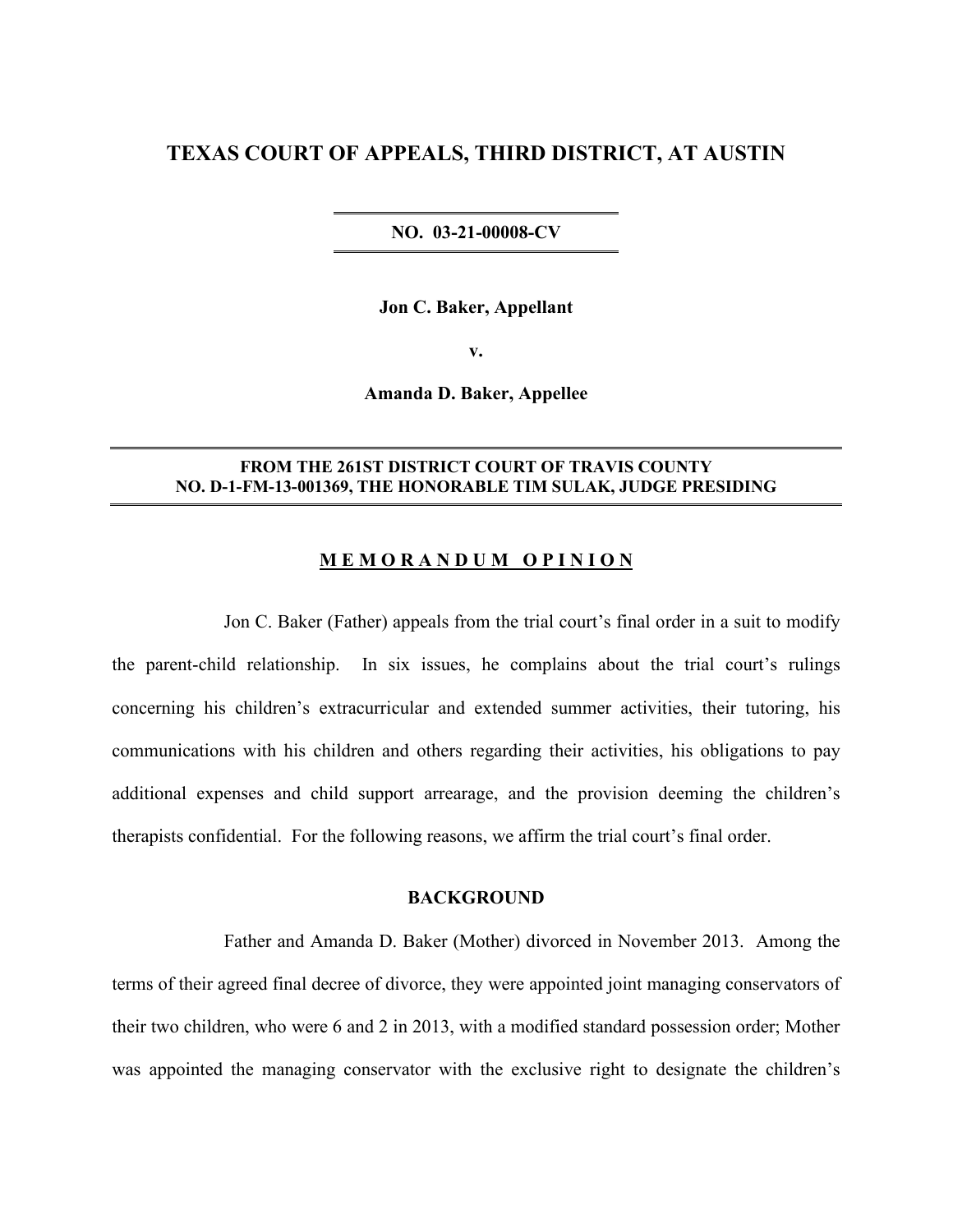primary residence; Father was obligated to pay monthly child support of \$850 with a stair-step down provision; and when they agreed to enroll their children in an extracurricular activity, the parents were each obligated to pay 50% of the costs associated with that activity.

In 2018, Mother filed a petition to modify the agreed final decree of divorce, and Father filed a counterpetition. They both sought modifications concerning possession and access to the children, expenses, child support, and decision-making authority. Among his requested relief, Father sought to have the decree modified to appoint him as the joint managing conservator with the right to designate the children's primary residence, to have him receive child support, and to order Mother to schedule extracurricular activities for the children only during her periods of possession. Mother's requested relief included modification of the monthly child support, her appointment as the "tie-breaker" after consulting with Father over certain decisions, and the continuation of their older child's extracurricular activities of cheer and tumbling at Cheer Athletics (CA) and their younger child's tutoring and extracurricular activity of playing soccer at Lonestar Soccer Club (Lonestar). Father agreed with their younger child continuing with soccer but not with their older child continuing with cheer and tumbling at CA. Mother also sought to obtain therapy for their children because she had been unable to obtain Father's consent, and their older child was depressed and threatening self-harm.

Prior to trial, the trial court signed multiple temporary orders. In December 2018, the trial court signed agreed temporary orders appointing a guardian ad litem for the children, *see* Tex. Fam. Code § 107.002 (listing powers and duties of court-appointed guardian ad litem for child), and authorizing Mother to select a mental health treatment provider for the children. In November 2019, the trial court signed temporary orders authorizing the guardian ad litem to select a new therapist for the children and ordered that the new therapist was "deemed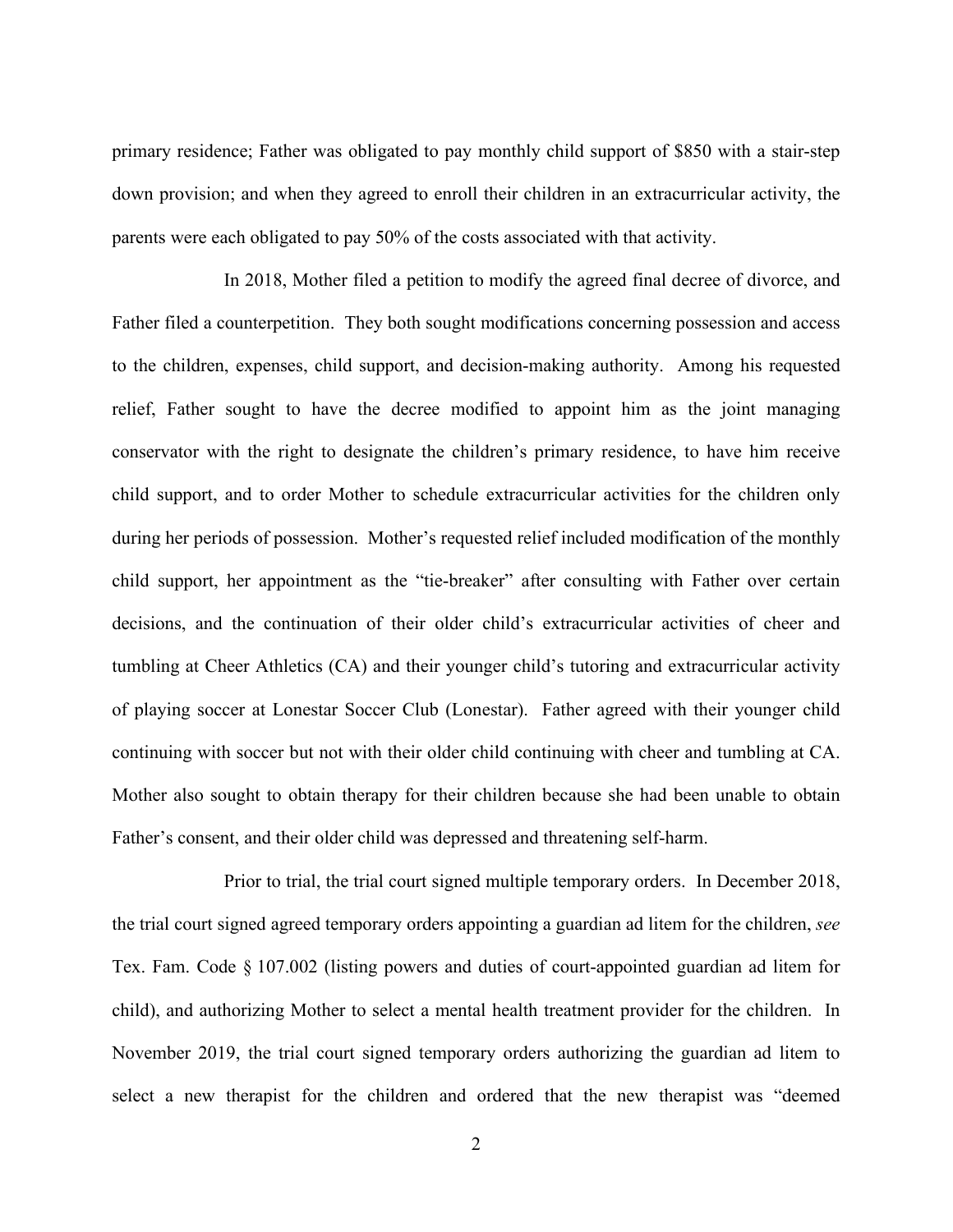'confidential'" and generally not subject to subpoena or deposition or required to reveal the content of therapy. The Court also ordered that upon the older child's election, she could continue with tumbling, cheer, and related activities at CA; that the younger child could continue with soccer at Lonestar; that Mother was the primary contact at Lonestar and CA and responsible for all costs associated with those activities; and that Father was prohibited from attending activities at CA or communicating with either child regarding those activities other than to direct the child to her therapist or the guardian. The court also enjoined the parties from discussing this case with the children. And in March 2020, the trial court signed temporary orders that found that Father had violated the court's order not to discuss the case with the children.

The final trial occurred June 29 and 30, and July 1, 2020, when the children were 13 and 9. Witnesses included the parents, the children's therapist from November 2018 to May 2019, an optometrist who testified about the younger child's vision therapy, the mother of a child who was on the older child's cheer team, the owner of CA, the owner of another cheer facility where the older child had competed for a short time, the children's paternal grandmother, **[1](#page-2-0)** and the children's guardian ad litem. The trial judge also privately conferred with the older child. *See id.* §§ 153.009 (addressing when trial court in bench trial must interview child twelve years of age or older in chambers to determine child's wishes), 156.101 (explaining when trial court may modify order establishing conservatorship or possession and access based on child's expressed preference to court in chambers). The evidence showed that during the pendency of the case, the parents continued to disagree regarding their children, that the children at times were placed in the middle of their parents' disputes, and that statements that the older

<span id="page-2-0"></span>**<sup>1</sup>** The grandmother was the mother-in-law of Father, who had remarried.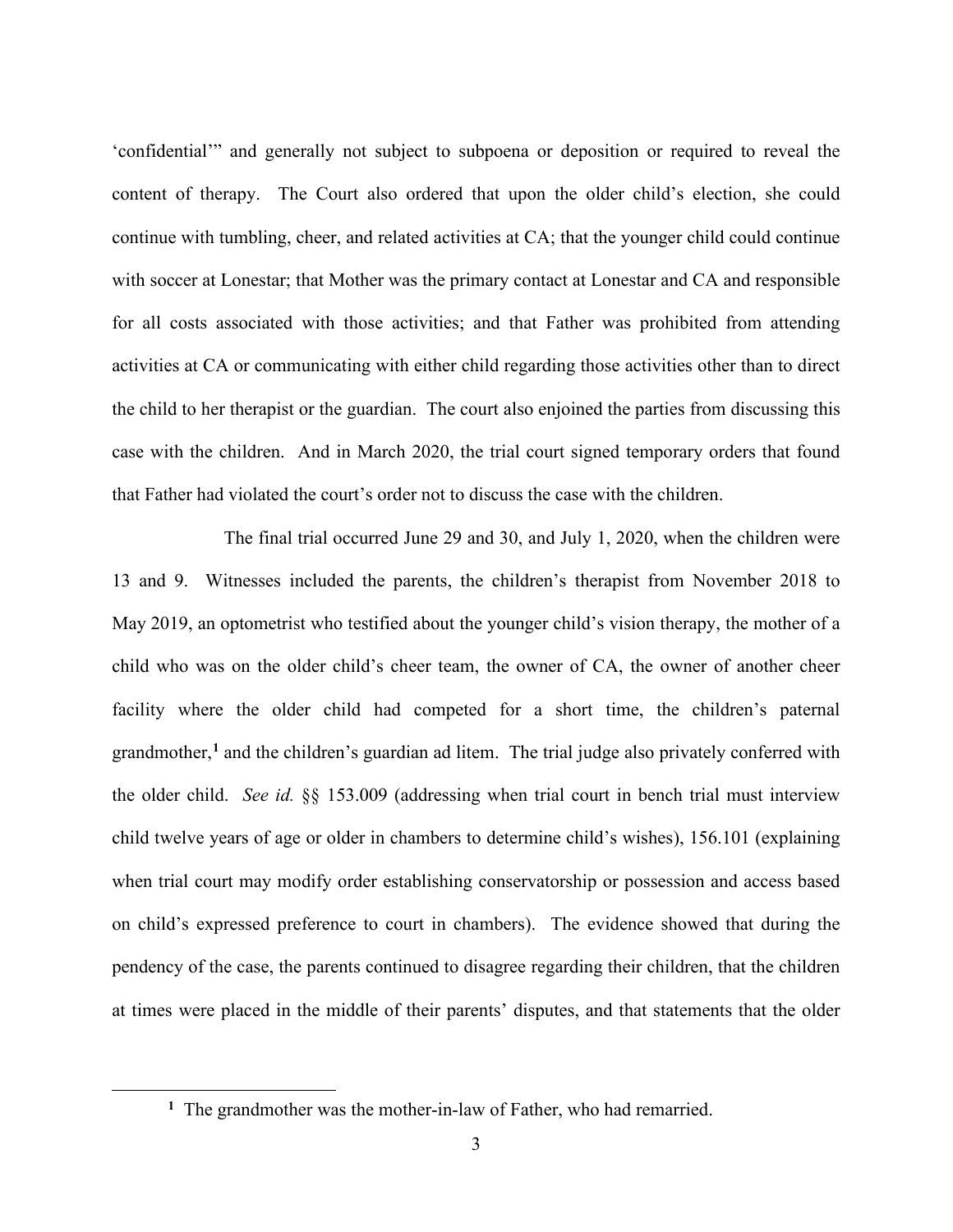child made about what she wanted and what was happening at her parents' respective homes were inconsistent or not true. **[2](#page-3-0)**

The guardian ad litem testified about her recommendations based on the children's best interest, and her detailed final report to the court was admitted as an exhibit. She recommended that the parents continue as joint managing conservators with Mother having the exclusive right to designate the primary residence of the children and to receive child support and, after "meaningful consultation" with Father, the right to make decisions concerning the children, including decisions related to education, therapy, and extracurricular activities. The guardian ad litem identified concerns about Father and portions of his testimony that she testified were not true. **[3](#page-3-1)** Based on her concerns, she recommended that Father set up family therapy with his children and provided the name of a therapist. Consistent with the guardian ad litem's recommendation, evidence showed that Father on multiple occasions had improperly communicated with the children and their extracurricular organizations, placing the children in the middle of the parents' disputes.

After taking the matter under advisement, the trial court advised the parents by letter of its decisions to continue the parents as joint managing conservators with Mother having

<span id="page-3-0"></span>**<sup>2</sup>** The evidence showed that Mother placed a recording device in the older child's bedroom for approximately four months. Mother testified that she did so because they "had gotten to a place where the lies and the statements that were being made were just completely out of control" and that her older child needed to have "some sort of accountability for these things that she was saying." For example, during the pendency of the case, the older child reported to Father that Mother's boyfriend had assaulted her, resulting in a Child Protective Services investigation, but the evidence showed that the older child provided a different version of what happened to CPS and that CPS ultimately ruled out the allegation. Shortly after the CPS investigation, Mother discontinued her relationship with her boyfriend.

<span id="page-3-1"></span><sup>&</sup>lt;sup>3</sup> For example, the guardian ad litem denied Father's testimony that she was "in cahoots" with him about the children's initial therapist, that she had asked the children to record Father, and that the guardian ad litem's physical and mental health was in question.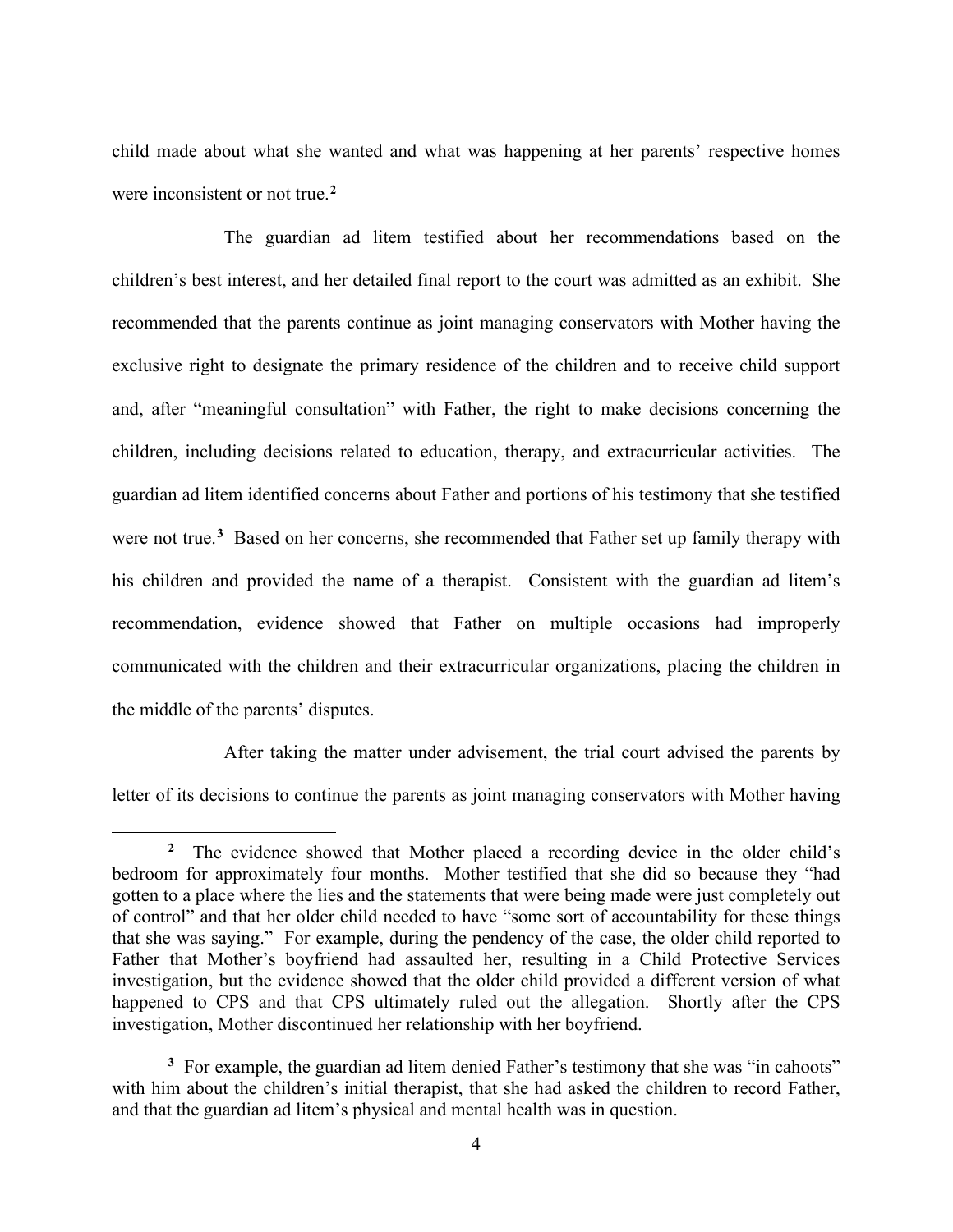the exclusive right to designate the children's primary residence and Father having expanded standard possession; to require Father to pay Mother child support of \$2,340 per month, retroactive to August 1, 2018; and to appoint Mother to be the decision maker, "after meaningful consultation" with Father, regarding the children's education, invasive medical treatment, and psychological and psychiatric treatment.

The parents thereafter corresponded with the trial court and each other and exchanged proposed orders and revisions to the proposed orders until the trial court signed the final order in October 2020. The final order follows the outline of the trial court's letter ruling to the parents but also provides injunctive relief and specific provisions about the children's extracurricular activities and other areas of dispute. Relevant to this appeal, the final order provides that Mother has the exclusive right to select, register, and enroll the children in extracurricular and extended summer activities, including Lonestar and CA, without regard to the parents' periods of possession; that she was responsible for the costs and would be the primary contact for those activities; and that Father is prohibited from communicating with either child or the organization about extracurricular activities without Mother's agreement or "as directed" by a family or the child's therapist. The court also ordered that Mother has the exclusive right to enroll the children in tutoring without regard to the parents' periods of possession, that Father will not unreasonably withhold his consent, and that the parents will each pay 50% of the tutoring costs. The court further required the parents generally to transport the children to their activities and tutoring during their respective periods of possession.

The trial court also appointed Mother as the decision maker, after meaningful consultation with Father, regarding the children's mental health and psychiatric and psychological treatment and provided that a therapist selected by Mother would be "deemed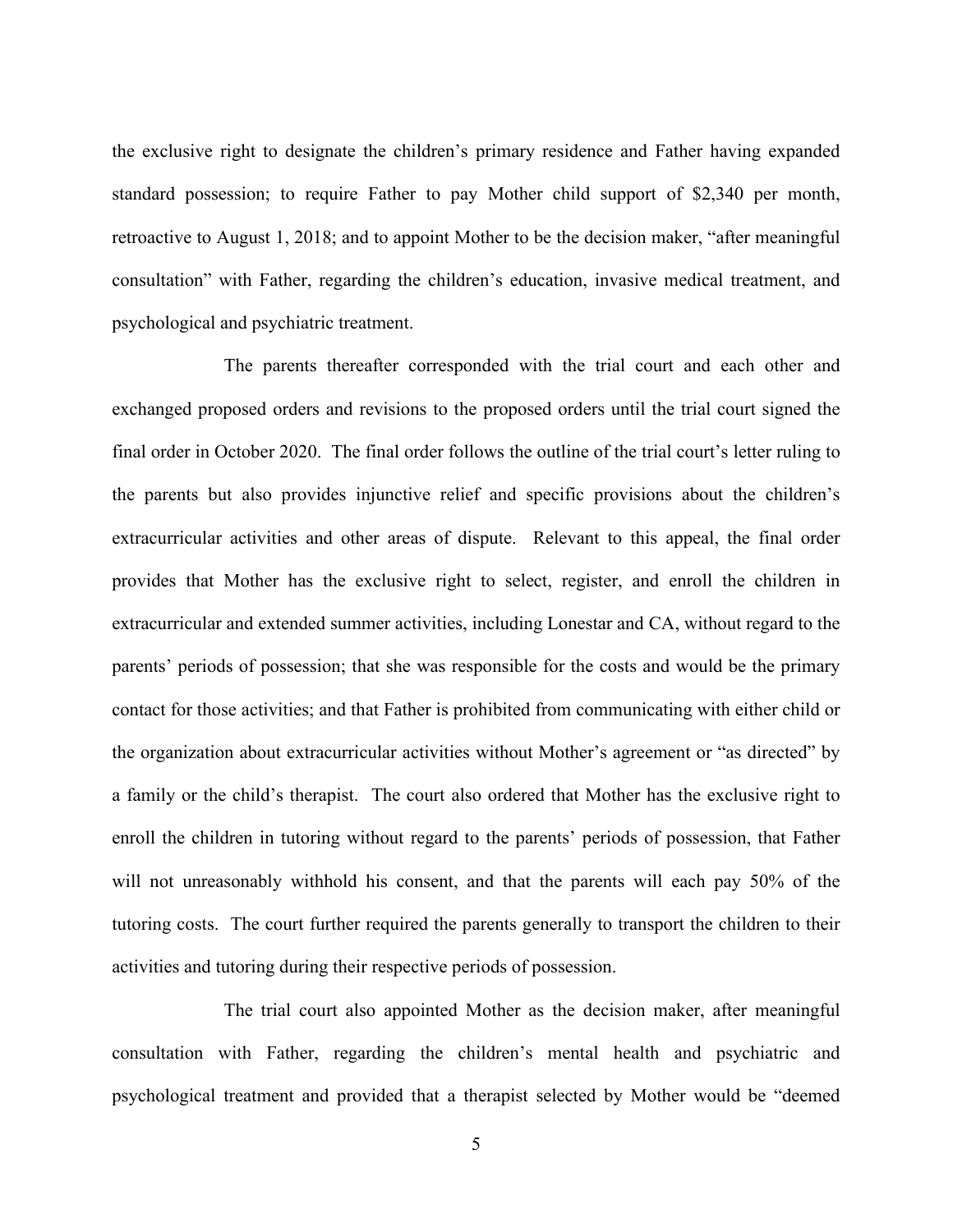'confidential'" such that the therapist is not subject to subpoena or required to testify or reveal the content of therapy sessions with the children "except as determined by the therapist or as otherwise ordered by the Court." The court further ordered the parents to continue to communicate through the platform "Our Family Wizard" and Father to pay child support, enjoined the parents from interfering with the children's therapy or extracurricular activities or discussing the case with the children, and awarded Mother judgments for retroactive child support in the amount of \$32,780 and for attorney's fees, expenses, and costs in the amount of \$24,700. The judgments were payable no later than October 31, 2021. The trial court also signed an income withholding order directed to Father's employer for payment of the court-ordered monthly and retroactive child support and findings of fact and conclusions of law. This appeal followed.

### **ANALYSIS**

On appeal, Father contends that his appeal is based on the trial court's "additional clarifications and injunctions and how they morphed into what became the final orders in this case."**[4](#page-5-0)** Specifically, his six issues challenge provisions in the final order that address the children's extracurricular and extended summer activities, tutoring, Father's communications

<span id="page-5-0"></span>**<sup>4</sup>** Father complains about factual allegations in the parents' correspondence with the trial court after the trial court's letter ruling, contending that the factual allegations were not in evidence or occurred after the trial and that if the trial court's final order would have followed its letter ruling, "no appeal would have followed." We limit out review to the evidence admitted during trial. *See Barnard v. Barnard*, 133 S.W.3d 782, 789 (Tex. App.—Fort Worth 2004, pet. denied) ("A trial judge is presumed to consider only testimony and exhibits properly in evidence."); *see also B.L.M. v. J.H.M.*, No. 03-14-00050-CV, 2014 Tex. App. LEXIS 7707, \*39– 40 (Tex. App.—Austin July 17, 2014, pet. denied) (mem. op.) (explaining that "we are limited to considering the material that was before the trial court at the time that it ruled . . . [and] documents not admitted into evidence are not considered by an appellate court" (quoting *Barnard*, 133 S.W.3d at 789 (citations omitted)).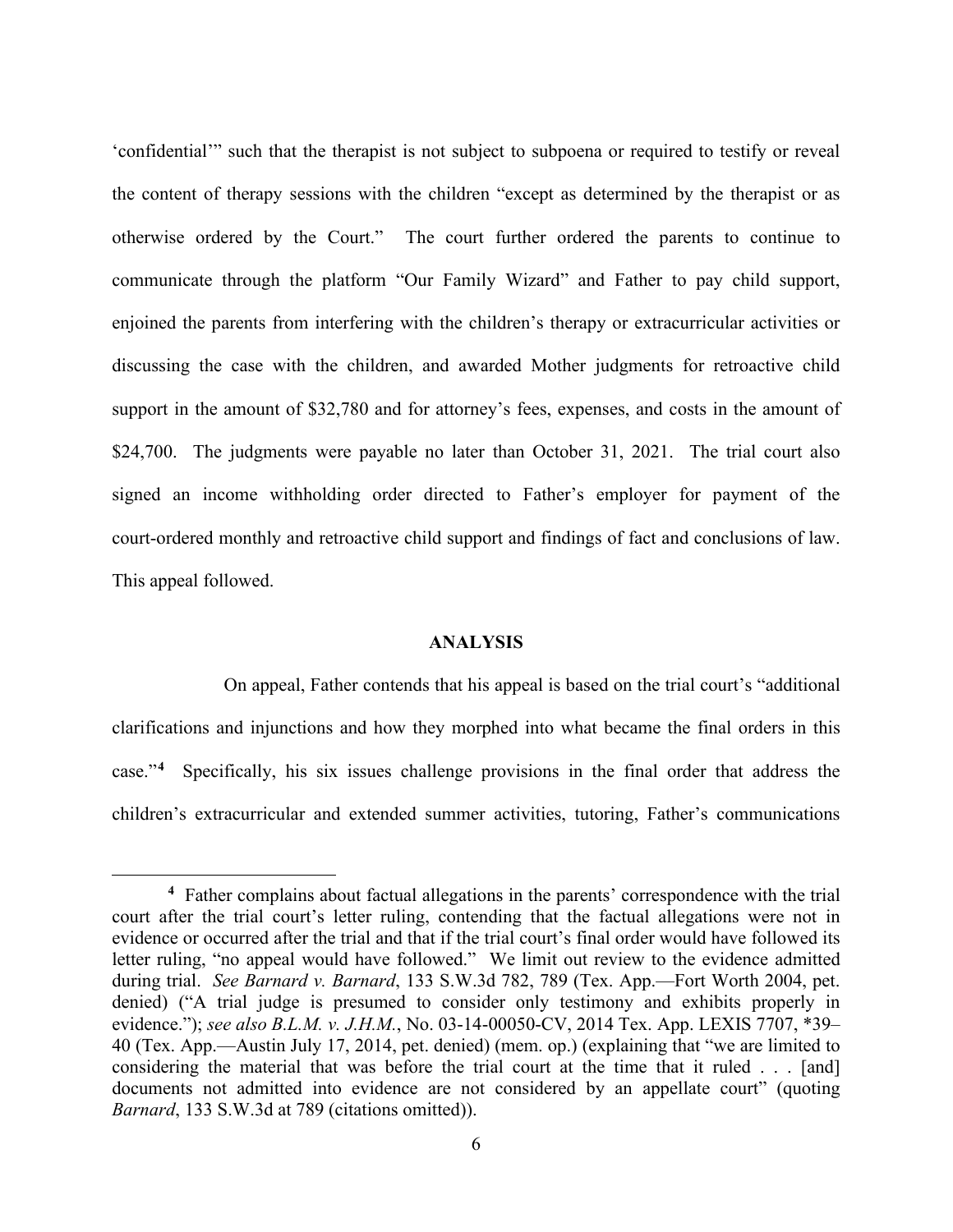with his children and their extracurricular organizations, the confidentiality of the children's therapist, and child support arrearages.

#### **Standard of Review**

We review the trial court's modification order under an abuse of discretion standard. *In re J.R.D.*, 169 S.W.3d 740, 742–43 (Tex. App.—Austin 2005, pet. denied). "A trial court's order modifying a joint managing conservatorship will not be disturbed on appeal unless the complaining party can show a clear abuse of discretion." *Echols v. Olivarez*, 85 S.W.3d 475, 477 (Tex. App.—Austin 2002, no pet.) (citing *Gillespie v. Gillespie*, 644 S.W.2d 449, 451 (Tex. 1982)). When reviewing the trial court's modifications, we consider (1) whether the trial court had sufficient information upon which to exercise its discretion, and (2) whether the trial court erred in its application of its discretion based on the evidence before it. *See Iliff v. Iliff*, 339 S.W.3d 126, 134 (Tex. App.—Austin 2009) *aff'd*, 339 S.W.3d 74 (Tex. 2011); *see Zeifman v. Michels*, 212 S.W.3d 582, 588 (Tex. App.—Austin 2006, pet. denied); *Echols*, 85 S.W.3d at 477–78.

When determining conservatorship, possession, and access to children, a trial court's primary consideration is always the children's best interest. Tex. Fam. Code § 153.002; *see Lenz v. Lenz*, 79 S.W.3d 10, 19 (Tex. 2002) ("Suits affecting the parent-child relationship are intensely fact driven, which is why courts have developed best-interest tests that consider and balance numerous factors."); *Holley v. Adams*, 544 S.W.2d 367, 371–72 (Tex. 1976) (listing non-exclusive factors for making best interest determinations). The trial court is given "wide latitude" in determining a minor child's best interest, and its judgment will be reversed only when the record as a whole shows abuse of discretion. *Gillespie*, 644 S.W.2d at 451; *see Iliff*,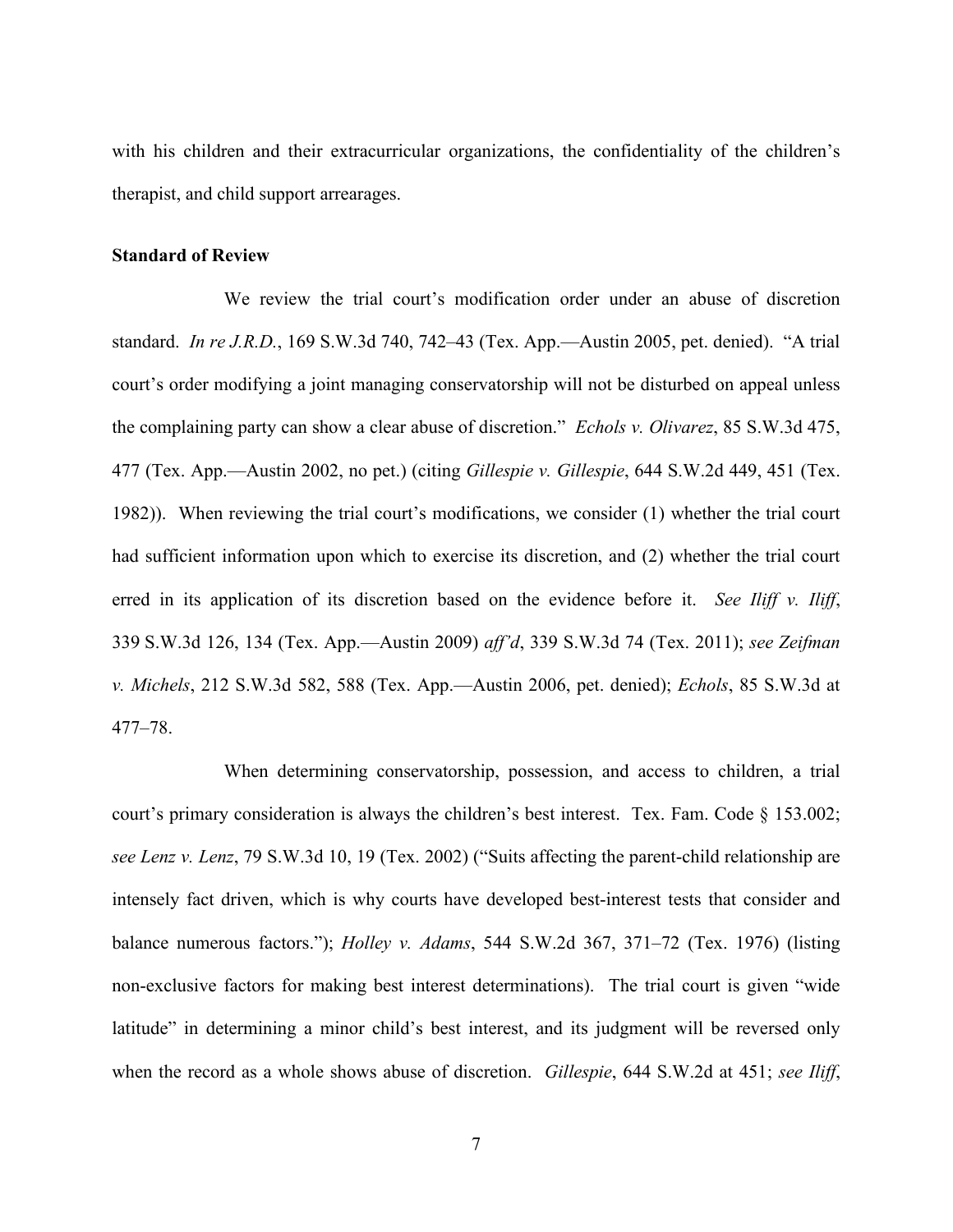339 S.W.3d at 133 (giving "wide latitude" to trial court's determinations on custody, control, possession, and access); *In re J.R.D.*, 169 S.W.3d at 743 (observing that "trial court is in a better position to determine what will be in the best interest of the child since it faced the parties and their witnesses, observed their demeanor, and had the opportunity to evaluate the claims made by each parent" and that "[i]ts judgment will not be disturbed on appeal unless there has been a clear abuse of discretion"). "There is no abuse of discretion if some probative and substantive evidence supports the trial court's order." *Iliff*, 339 S.W.3d at 134 (citing *Zeifman*, 212 S.W.3d at 587).

# **Extracurricular and Extended Summer Activities**

In his first issue, Father argues that the trial court erred by allowing Mother "the unrestricted right to select, register, and enroll the children in any extracurricular or extended summer activity at her whim during [his] times of possession" without requiring her to confer with him and "yet obligating [him] to either comply with such selection or relinquish his right to possession, thereby depriving [him] the right to actually exercise his right to possession of the children." Father characterizes the provisions giving Mother the right to schedule activities during his periods of possession as effectively giving him less than a standard possession order and argues that under the final order, Mother has the authority to fill up his periods of possession with activities, even when he is out of town with the children visiting family or on vacation. **[5](#page-7-0)**

<span id="page-7-0"></span>**<sup>5</sup>** To the extent that Father asserts that "[t]here is not even a notice requirement" concerning the children's activities, the order expressly requires Mother to inform Father "of enrolling the child and/or the Children in an extended summer and/or extra-curricular activity," and to publish to Our Family Wizard "any and all scheduled events related to a Child and/or the Children's activities reasonably promptly following [Mother] becoming aware of same." Father and Mother are required to make "all reasonable efforts" to timely transport their children to these activities when the activities occur in their periods of possession.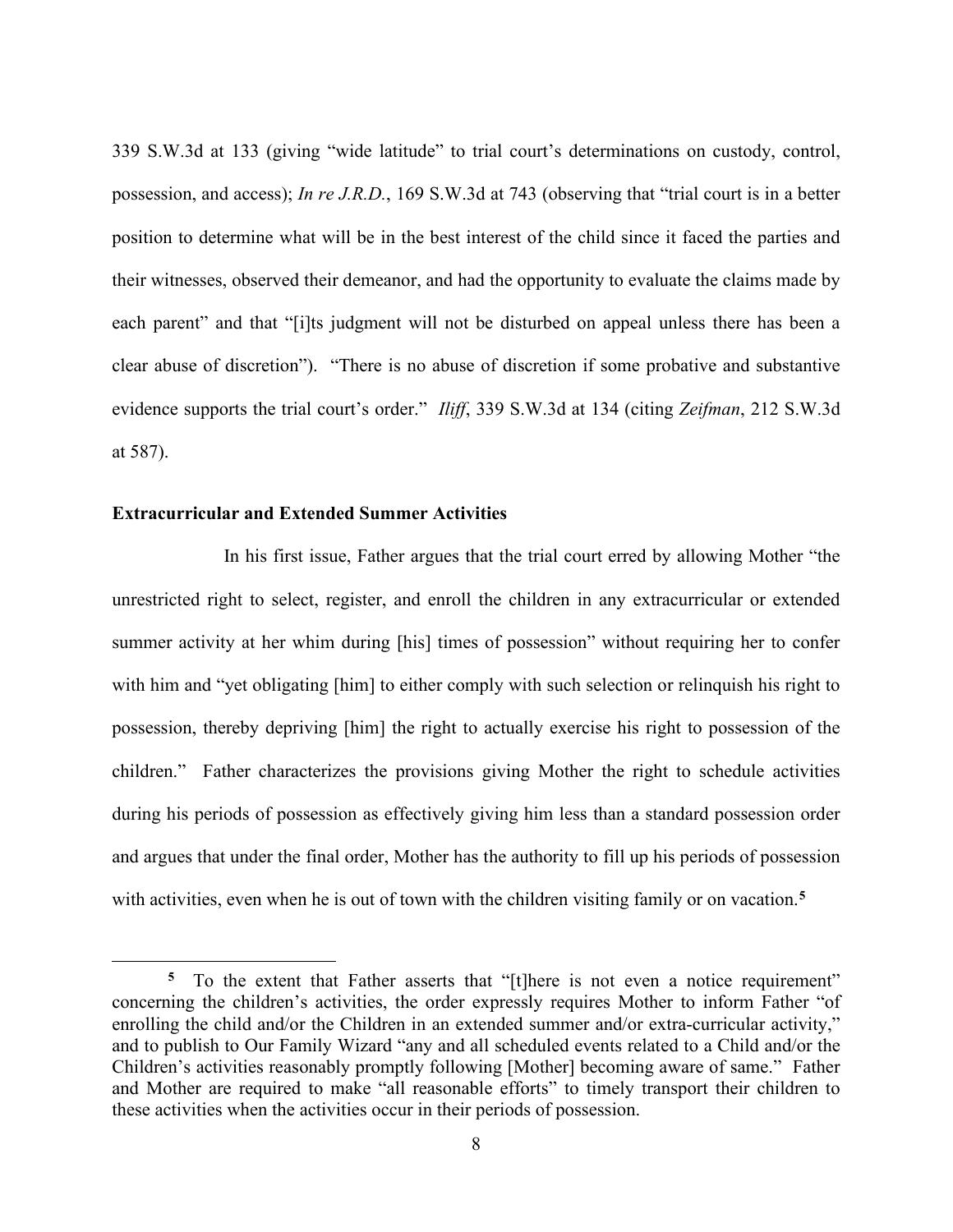For support, Father relies on the absence of findings by the trial court that he is unfit to make appropriate decisions for his children or that his time with his children should be limited or restricted, on his appointment as a managing conservator, and on his protected liberty interest as a parent in the care, custody, and control of his children. *See* Tex. Fam. Code §§ 153.252 (stating that there is rebuttable presumption that standard possession order for parent named as managing conservator is in child's best interest), .317 (outlining alternative standard possession); *Troxel v. Granville*, 530 U.S. 57, 65–66 (2000) (discussing parents' fundamental right to make decisions concerning care, custody, and control of their children and presumption that fit parents act in their children's best interest).

The trial court's appointment of Father as a managing conservator with expanded standard possession, however, is not inconsistent with the trial court's provisions in the final order concerning the children's extracurricular and extended summer activities. **[6](#page-8-0)** The Texas Family Code expressly contemplates a parenting plan that gives one parent in a joint managing conservatorship the exclusive right to make decisions concerning their children. *See* Tex. Fam. Code § 101.016 ("'Joint managing conservatorship' means the sharing of the rights and duties of a parent by two parties, ordinarily the parents, even if the exclusive right to make certain

<span id="page-8-0"></span>**<sup>6</sup>** Among his arguments, Father argues that the trial court violated his Fourteenth Amendment right to be free from state interference "[b]y inserting itself and attempting to micro-manage the child-rearing of the children in this case." But he has not preserved this argument for our review because he did not raise it in the underlying proceeding. *See* Tex. R. App. P. 33.1(a); *In re L.M.I.*, 119 S.W.3d 707, 710–11 (Tex. 2003) (concluding that constitutional claim was not preserved because it was not raised before trial court); *Dreyer v. Greene*, 871 S.W.2d 697, 698 (Tex. 1993) (same); *Wetmore v. Bresnen*, No. 03-18-00467-CV, 2019 Tex. App. LEXIS 10923, at \*20 (Tex. App.—Austin Dec. 18, 2019, no pet.) (mem. op.) (same). Further to the extent Father relies on *In re C.J.C.*, 603 S.W.3d 804 (Tex. 2020), that case is factually distinguishable. That case concerned the presumption that a fit parent acts in their child's best interest in the context of a modification proceeding in which a nonparent sought conservatorship over a fit parent's objection. *Id.* at 816–20.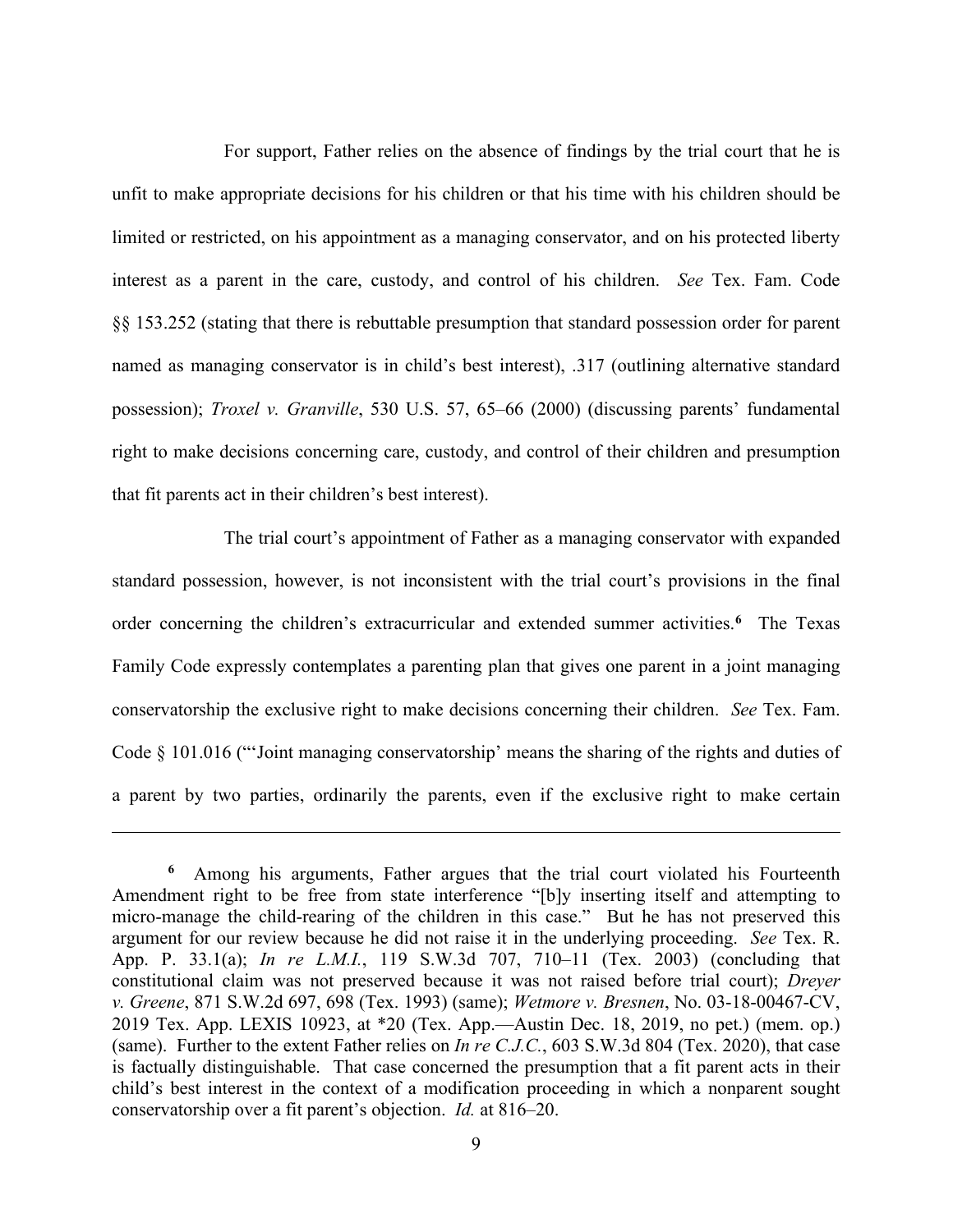decisions may be awarded to one party."); *see also id.* §§ 153.071 (requiring trial court to specify rights and duties of parents that are to be exercised independently, by joint agreement, and exclusively by one parent when parents are appointed as conservators), .134(b)(2)–(4) (requiring trial court in order appointing joint managing conservators to "specify the rights and duties of each parent regarding the child's physical care, support, and education"; "include provisions to minimize disruption of the child's education, daily routine, and association with friends"; and "allocate between the parents, independently, jointly, or exclusively, all of the remaining rights and duties of a parent as provided by Chapter 151").

Although disputed, there also was evidence that allocating decision-making to Mother, including during Father's periods of possession, about the children's activities was in the children's best interest. *See Johnson v. Johnson*, No. 03-19-00196-CV, 2020 Tex. App. LEXIS 6396, at \*32–33 (Tex. App.—Austin Aug. 13, 2020, no pet.) (mem. op.) (explaining that "[i]t is the fact-finder's role to resolve evidentiary conflicts and determine the weight and credibility of witnesses"); *Silverman v. Johnson*, No. 03-08-00271-CV, 2009 Tex. App. LEXIS 7176, at \*31 (Tex. App.—Austin Aug. 26, 2009, no pet.) (mem. op.) (explaining that fact-finder's role "cannot be overstated" in child custody disputes, which "are intensely fact driven" (quoting *Lenz*, 79 S.W.3d at 19)).

Mother and the guardian ad litem testified about Father's disruptions to the children's routines and activities and his actions that placed the children in the middle of the parents' disputes. Mother testified that prior to 2017, the parties had not followed the periods of possession in the 2013 final decree and generally had been able to reach agreements and accommodations concerning their children's activities. After that, Mother testified that Father created "constant chaos" and "confusion" for the children by consenting to the children's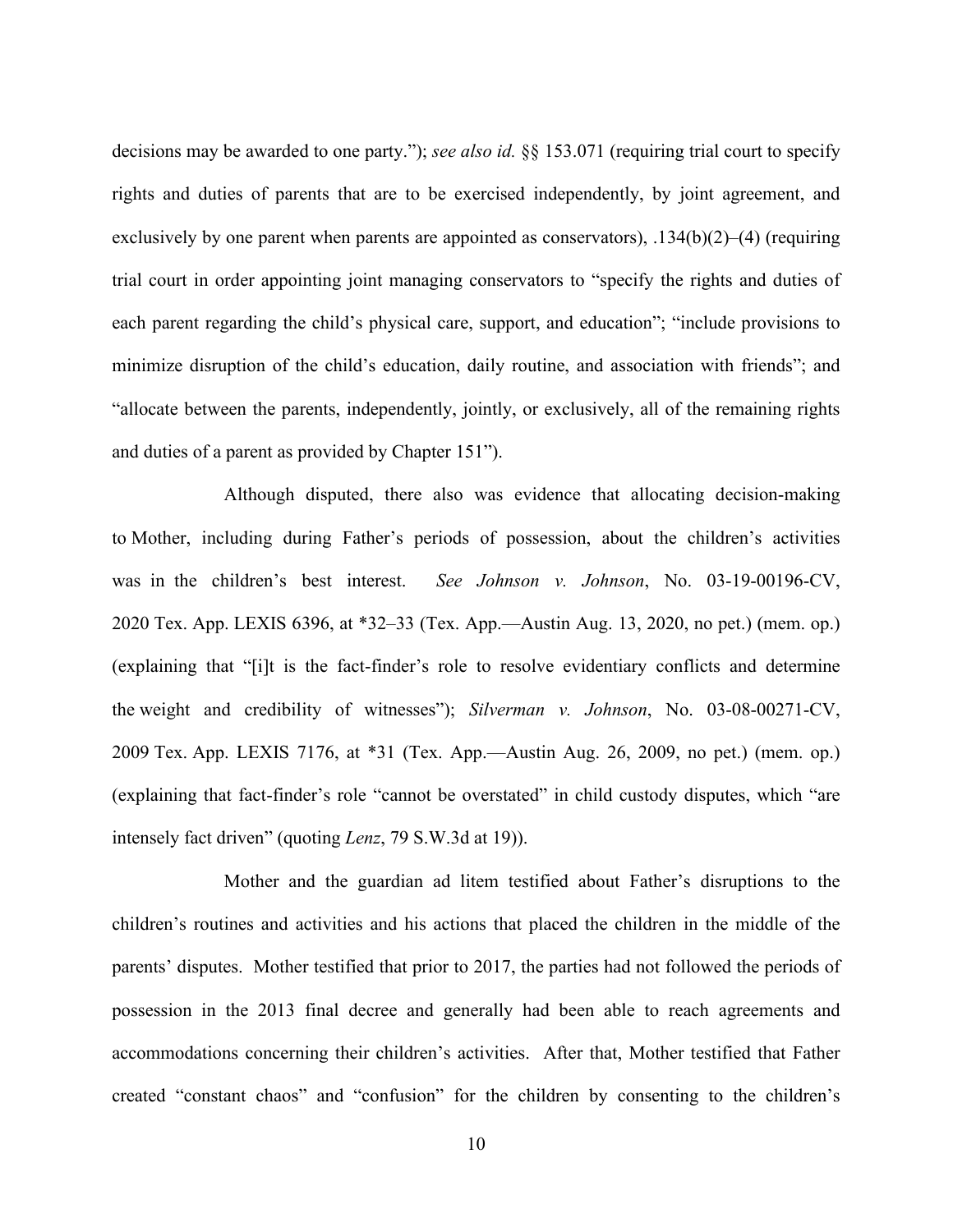activities but then taking back his consent or not accommodating the activity, that he began tying his agreement to accommodations to Mother agreeing to modify the decree with 50/50 possession and no child support; that when she would not agree, he started interfering with activities, and the children started missing them; and that it got to the point that the children were "drug into the middle" of the parents' disputes and "distraught," and the older child was "spiraling out of control."**[7](#page-10-0)** For example, the evidence showed that their older child worked hard and tried out for a "high level" team at CA with Father's consent but that after she made the team, Father then refused to agree to CA. **[8](#page-10-1)** Mother also testified about Father's disruptions concerning their younger child's soccer activities and an incident involving Father and the soccer coach.

The guardian ad litem testified that she had concerns about Father's actions that disrupted the children's daily lives and routine and recommended that Mother have decisionmaking authority, explaining some of her reasons as follows:

One of my concerns is that every professional that has been with the children gets some kind of letter, e-mail, voicemail or complaint from Mr. Baker. I have a voicemail with Lonestar Soccer and an e-mail. I have an e-mail with Cheer Athletics. I have—he's asked me who supervises me as guardian ad litem,

<span id="page-10-0"></span>**<sup>7</sup>** The evidence included a short video showing the children returning to Mother's house after they stayed at Father's house overnight. The video shows a vehicle driving away with the children hurriedly walking to the front door visibly upset and crying. Mother testified that "this happened a lot." Mother also testified about the children missing specific activities and being "brought fully into the middle" of the parent's disputes. She explained that when she does not give Father "exactly what he wants, then it's going to directly impact the children, so it feels like it's putting them in the middle."

<span id="page-10-1"></span>**<sup>8</sup>** The exhibits included an email in which Father advised CA in July 2018 that his older child did not have permission to participate or be on its property, and the evidence showed that the older child's "passion" was cheering, that she had reached a high skill level that CA could support, that she had friends and a "long-time" coach at CA, and that Father's refusal to allow her to participate at CA caused her "real sadness and depression" and "talking suicidal."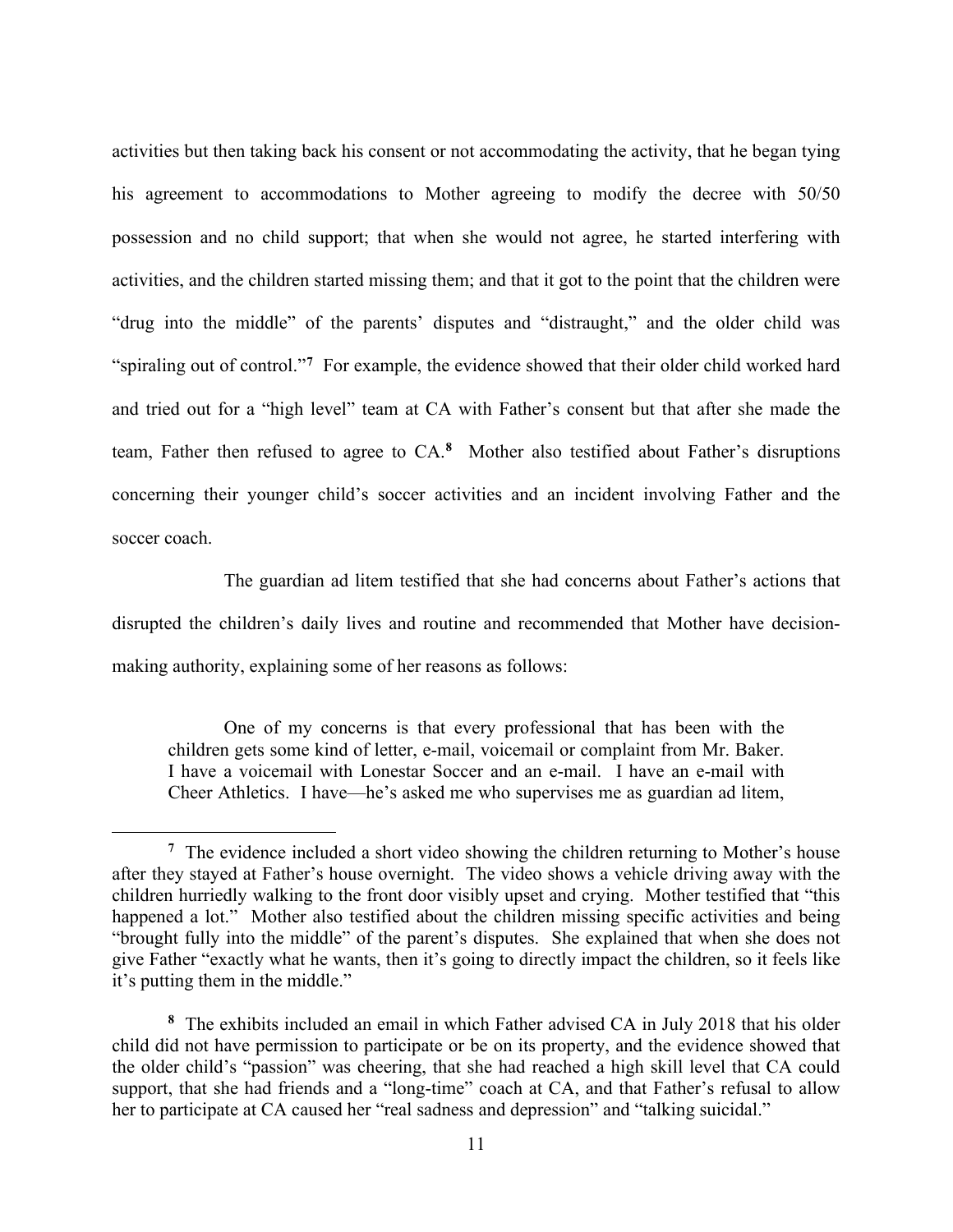who can he go to above me, which is part of the reason why I recommend that Ms. Baker have exclusive decision-making.

She is much more flexible. She is much more willing to accommodate the girls and what they desire and want. There was a situation at the soccer thing that you heard about, with the coach. So what you didn't hear is that they moved—so that [the younger child] could continue to play, they moved [her] from one soccer team to the other; and Ms. Baker went along with that because it was about [the younger child] playing soccer and not what team she was on.

And in my experience with Ms. Baker, that's what it has been. It has been not that [the older child] be at Cheer Athletics but that [she] be at the place that she wants to be and be able to have that experience as a young girl. And she—she does really well at cheering, tumbling, whichever word you want to use. She's really good at it. She enjoys it. I would like for her to have the opportunity to continue to experience that.

The trial court also heard evidence that it was difficult to find a neutral third party willing to serve as a tiebreaker for parents who could not agree with each other, that the children's activities of cheer and soccer required consistent participation to remain in those activities, and that the activities occurred during both parents' periods of possession. By the time of trial, Father also had changed his mind about CA. He testified that he was "fine with cheer," that he had "no problem" with CA, that it seemed "like a topnotch joint, nice facility," and that he was willing to facilitate transportation and his child's participation. He also agreed with his younger child continuing with Lonestar.

Based on the evidence, the trial court within its discretion could have found that allocating decision-making authority over the children's extracurricular and extended summer activities to Mother, including during Father's periods of possession, was in the children's best interest. *See Johnson*, 2020 Tex. App. LEXIS 6396, at \*33–35 (observing that there was no evidence that parent was unable to make decisions competently but considering "testimony about the parents' substantial difficulties in co-parenting, communicating with each other, and handling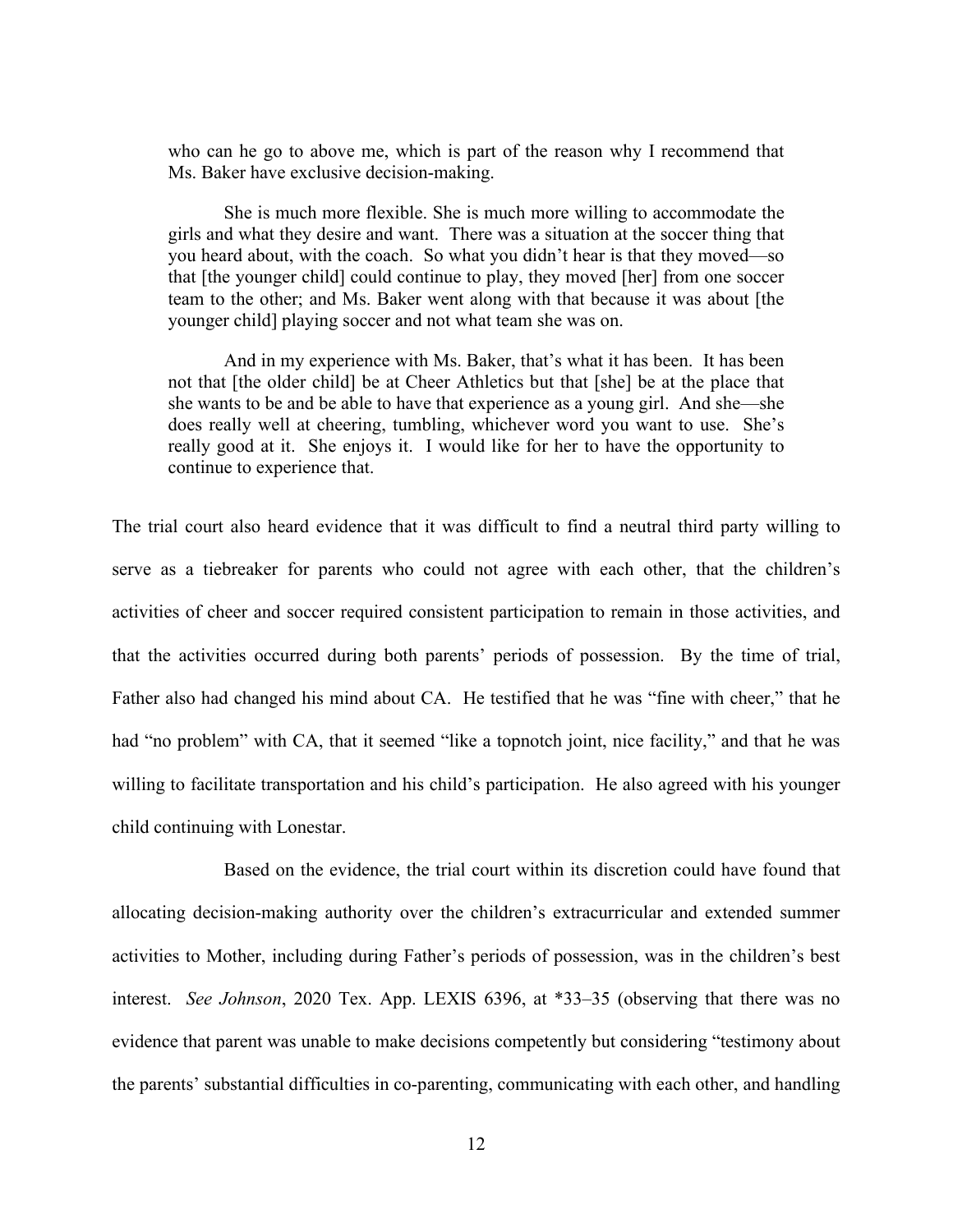appointments for the children" and trial court's finding that there was reasonable expectation that parents would be unable to reach shared decisions regarding children in future as supporting trial court's decision to appoint one parent as exclusive decision-maker). On this record, we conclude that the trial court had sufficient evidence on which to exercise its discretion and did not err in the application of its discretion when it awarded Mother decision-making authority over the children's extracurricular and extended summer activities, including during Father's periods of possession. *See Iliff*, 339 S.W.3d at 134; *Zeifman*, 212 S.W.3d at 588. We overrule Father's first issue.

## **Tutoring**

Similar to his first issue concerning the children's extracurricular and extended summer activities, Father argues in his second issue that the trial court erred by allowing Mother the unrestricted right to select, register, and enroll the children in tutoring during Father's times of possession without requiring her to confer with him and obligating him to comply with such selection or relinquish his possession, thereby depriving him of his right to actual possession of the children. But unlike the provision concerning the children's activities, the trial court's tutoring provision allows Father to withhold consent during his periods of possession as long as it is reasonable to do so. **[9](#page-12-0)**

<span id="page-12-0"></span>**<sup>9</sup>** The tutoring provision provides in part:

Subject to [Mother] informing [Father] of enrolling the child and/or the Children for tutoring through Our Family Wizard, IT IS ORDERED that [Mother] shall have the exclusive right to select, register, enroll and otherwise cause a Child and/or the Children to participate in tutoring without regard to the periods of possession of either parent as otherwise set forth above for visitation. [Father] shall not unreasonably withhold his consent.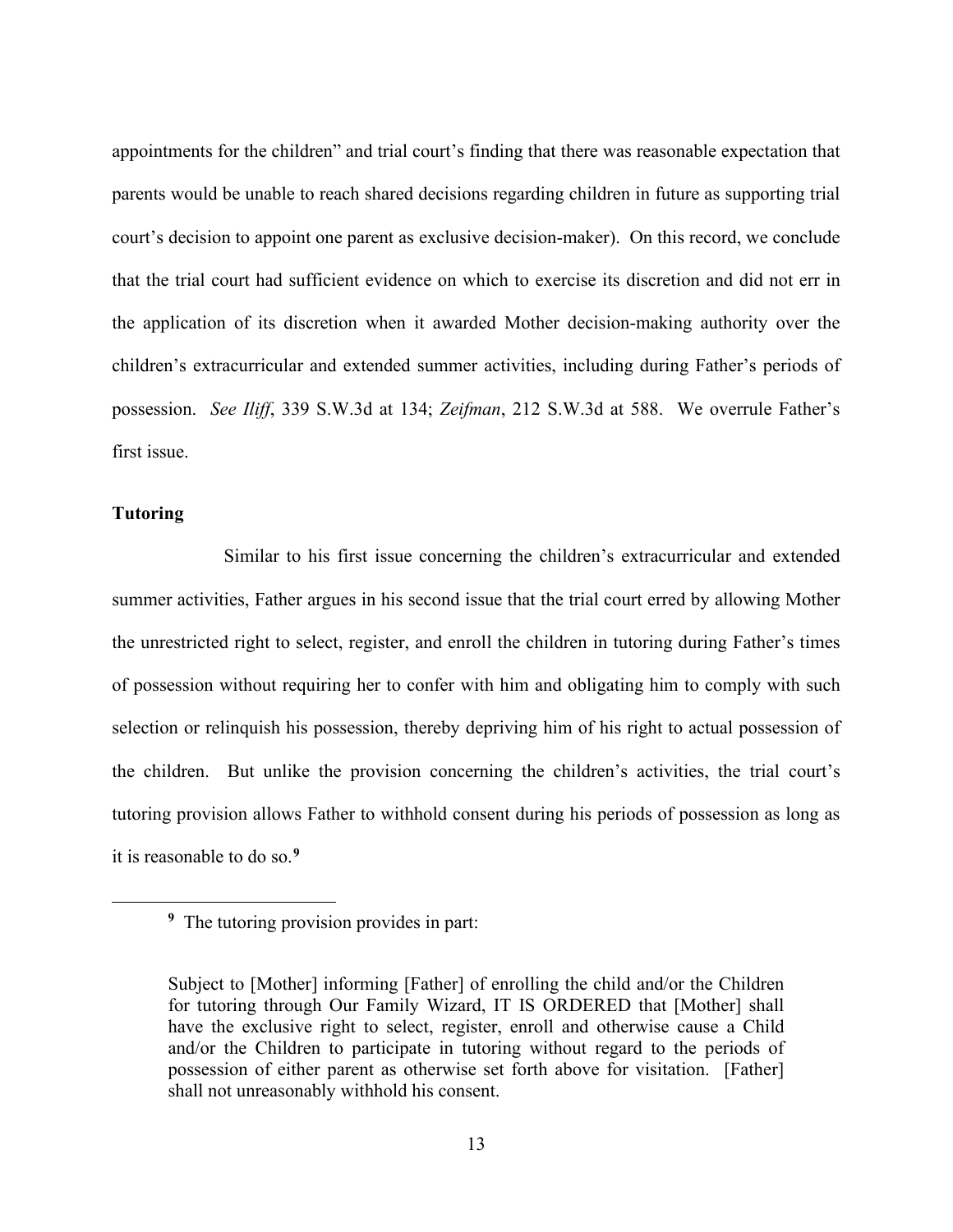Evidence showed that giving Mother the right to make decisions about the children's tutoring, including during Father's periods of possession, was in the children's best interest. In addition to the evidence cited above concerning the parents' inability to agree and the difficulty of finding a neutral third party who would be willing to serve as a tiebreaker, Mother testified that a few years earlier, her younger child was placed on a "504 Plan at school"; that testing showed that "she needed the extra help specifically in math, and it kind of aligned with the vision therapy as well"; that a teacher at her younger child's school had been tutoring the child once a week for two years; and that her grades are "really good" now. Mother also testified that Father was aware of and did not oppose tutoring "[a]s long as it was scheduled on [her] time, he didn't really care, from [her] perspective" but that he had been scheduled to take the child to tutoring twice and only showed up for one of the sessions.

On this record, we conclude that the trial court did not abuse its discretion regarding the tutoring provision in the final order. *See Iliff*, 339 S.W.3d at 134; *Zeifman*, 212 S.W.3d at 588. We overrule his second issue.

#### **First Amendment Rights**

In his third issue, Father argues that the trial court violated his First Amendment rights by restricting his communications with his children and the extracurricular organizations regarding the children's activities. *See* U.S. Const. amend. I; Tex. Const. art. I, § 8. Father, however, has not identified in the record, and we have not found, where he made the trial court aware of this argument. Thus, he has not preserved it for our review. *See* Tex. R. App. P. 33.1(a); *In re L.M.I.*, 119 S.W.3d 707, 710–11 (Tex. 2003) (holding that due process argument that appellant was raising with appellate court was not preserved below); *Dreyer v. Greene*,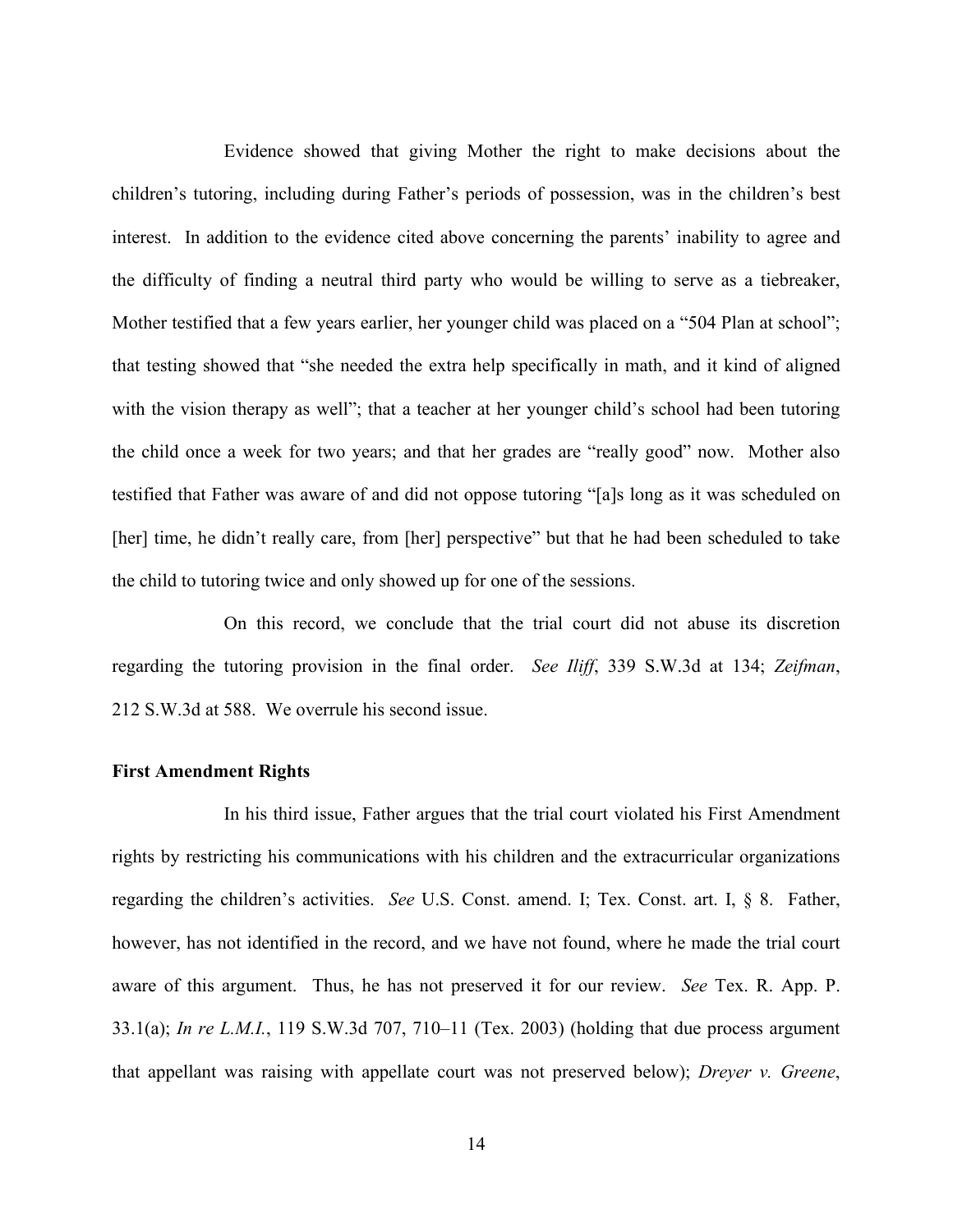871 S.W.2d 697, 698 (Tex. 1993) ("As a rule, a claim, including a constitutional claim, must have been asserted in the trial court in order to be raised on appeal."); *Wetmore v. Bresnen*, No. 03-18-00467-CV, 2019 Tex. App. LEXIS 10923, at \*20 (Tex. App.—Austin Dec. 18, 2019, no pet.) (mem. op.) (overruling constitutional challenge to statutes because appellant did not raise challenge or obtain ruling from trial court and therefore did not preserve challenge for review). On this basis, we overrule Father's third issue.**[10](#page-14-0)**

#### **Additional Expenses**

In his fourth issue, Father argues that the trial court erred by obligating him to pay for expenses in addition to child support obligations imposed by the court "without making any further findings regarding the proven and unmet needs of the children." Specifically, he challenges his obligation to pay 50% of the children's tutoring expenses and argues that there was no evidence offered and no allegations made that the children have any unmet needs. He relies on the trial court's finding that the appropriate amount of monthly child support obligation of \$2,340 per month was in conformity with the Texas Family Guidelines and his income, *see* Tex. Fam. Code § 154.122 ("[A]n order of support conforming to the guidelines is presumed to be in the best interest of the child."), and asserts that the trial court was required to make further

<span id="page-14-0"></span>**<sup>10</sup>** Even if he had preserved this issue for our review, we would conclude that the trial court's order does not violate his First Amendment rights. The order provides avenues for him to communicate with his children about their extracurricular activities going forward. It allows him to communicate with his children about their activities if "directed by a family therapist selected pursuant to the rights and duties above or individual therapist of a Child and/or the Children or as otherwise agreed to by and between both parents." The evidence also supported the necessity of this provision. In the guardian ad litem's final report, she recommended that Father set up family therapy with his children and provided her reasons for the recommendation and the name of a therapist, and evidence showed that Father on multiple occasions had improperly communicated with the children and their extracurricular organizations, placing the children in the middle of the parents' disputes.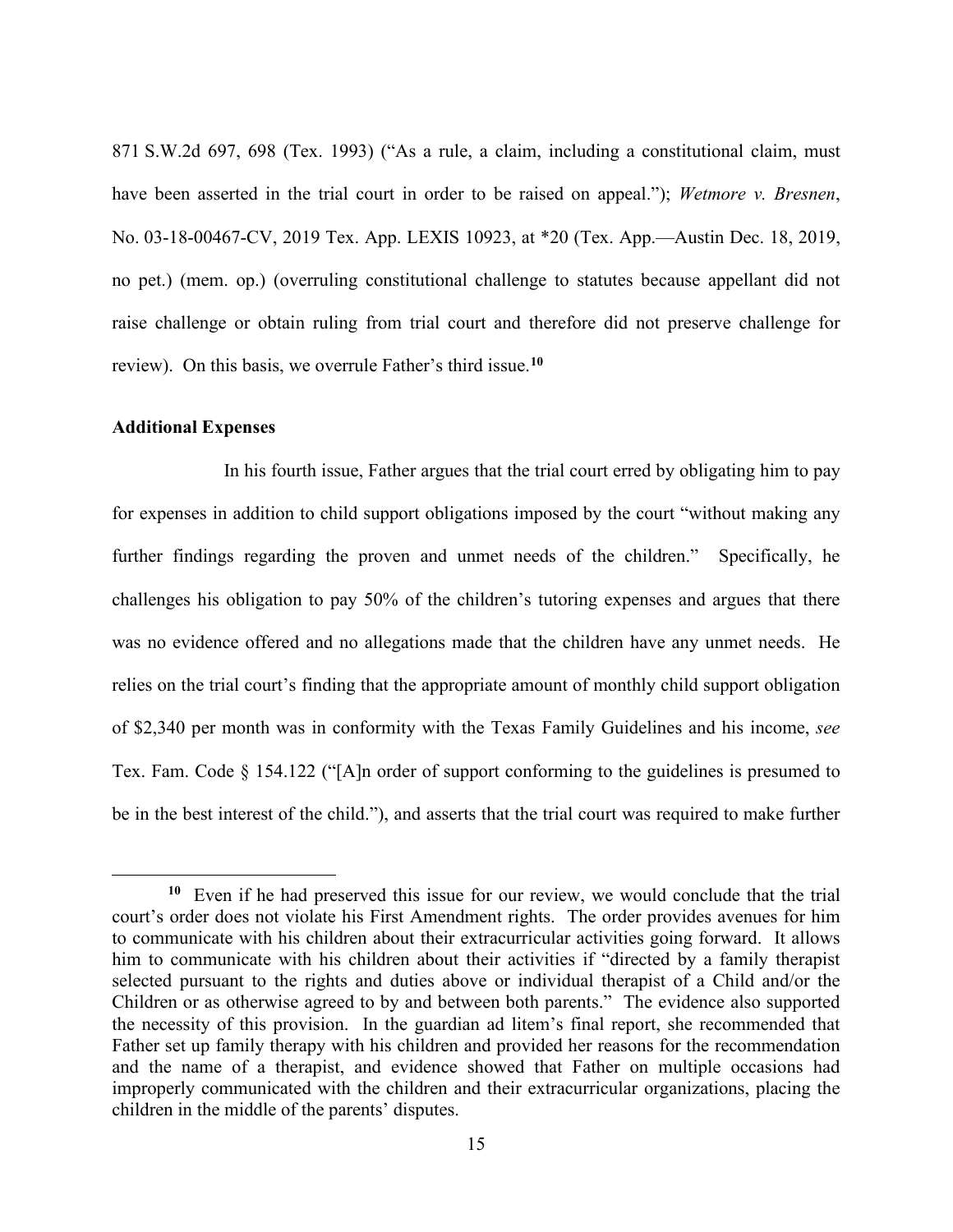findings under section 154.126 to support this additional obligation, *see id.* § 154.126 (providing guidelines for ordering additional child support "depending on the income of the parties and the proven needs of the child"). He argues that "the court added the cost of tutoring (with no limitation and no ability for [Father] to have any input) on top of [his] child support obligation."

The trial court, however, did not treat the tutoring cost as child support but as an out-of-pocket expense, and the evidence showed that the younger child needed tutoring in math. Mother testified that the younger child's cost for her tutoring in math was \$40 per session, that the child goes once a week, and that the tutoring "aligned" with the vision therapy. Given that the 2013 final decree required the parties to pay 50% of agreed extracurricular and extended summer activities and the final order requires Mother to pay the full costs associated with those activities, including the significant costs associated with cheer at CA and soccer at Lonestar, we cannot conclude that the trial court abused its discretion in requiring both parties to share the expense of tutoring. We overrule Father's fourth issue.

#### **Confidentiality of Children's Therapist**

In his fifth issue, Father argues that the trial court erred by restricting the ability of either parent to subpoena for testimony or deposition any individual therapist for either child for any purpose. He characterizes the confidentiality provision as "overreaching" because "[t]here are already laws and regulations in place to protect this type of information from abuse by any person, including but not limited to a parent." *See* Tex. R. Evid. 509 (Physician-Patient Privilege), 510 (Mental Health Information Privilege in Civil Cases); *Abrams v. Jones*, 35 S.W.3d 620, 624–27 (Tex. 2000) (addressing when therapy records may be withheld from parent); *see also* Tex. Health & Safety Code §§ 611.004 (authorizing disclosure of confidential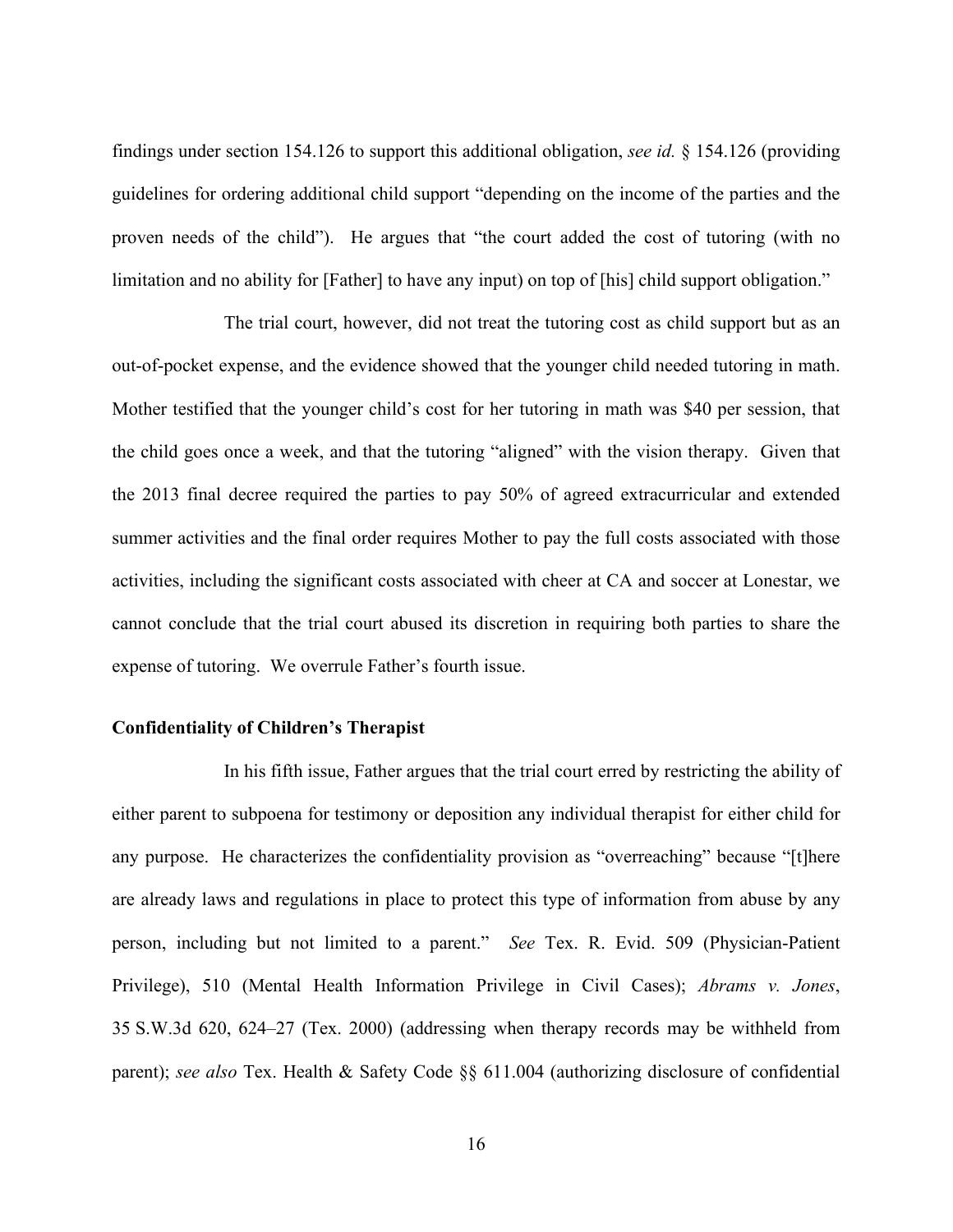information in certain specified situations), .0045 (addressing patient's right to mental health record). Father contends that the provision is "an attempt to trump those regulations, and to take away the ability of a future court to review a request for such information."

Under the trial court's order, however, the children's therapist was "deemed 'confidential'" to protect the children's privacy regarding their participation in therapy "except as determined in the discretion of the therapist or as otherwise ordered by the Court." Thus, the order expressly allows the therapist to reveal the content of therapy sessions if court ordered to do so. Further, in reaching its decision to deem the children's therapy confidential, the trial court reasonably could have considered its private conference with the older child during trial. *See* Tex. Fam. Code §§ 153.009, 156.101. The children's initial therapist also testified that it was important in a therapeutic relationship with children not to report what was happening in therapy to the parents or the children "won't trust" the therapist, and the parents agreed that the children would benefit from therapy going forward.

The trial court also reasonably could have considered the evidence that Father had acted inappropriately with the children's therapists. The initial therapist testified that the younger child stopped services after the older child reported that Father "had told them that their mom was listening outside the therapy door in the hall"**[11](#page-16-0)** and that the older child had reported to the therapist statements that Father made to the child about Mother's alleged instructions to the child to lie to the therapist, causing the child to feel "confused and anxious," "upset," "in the middle" and that the child "had two panic attacks." The therapist also testified that Father told the children that he "didn't want to participate" in therapy, that "he didn't like" the therapist, and

<span id="page-16-0"></span>**<sup>11</sup>** Both Mother and the therapist denied this accusation. The therapist testified that she told the younger child that "nobody could listen in the hallway, but then [the younger child] said, 'I'm afraid my dad is listening in the hallway and I'm not coming.'"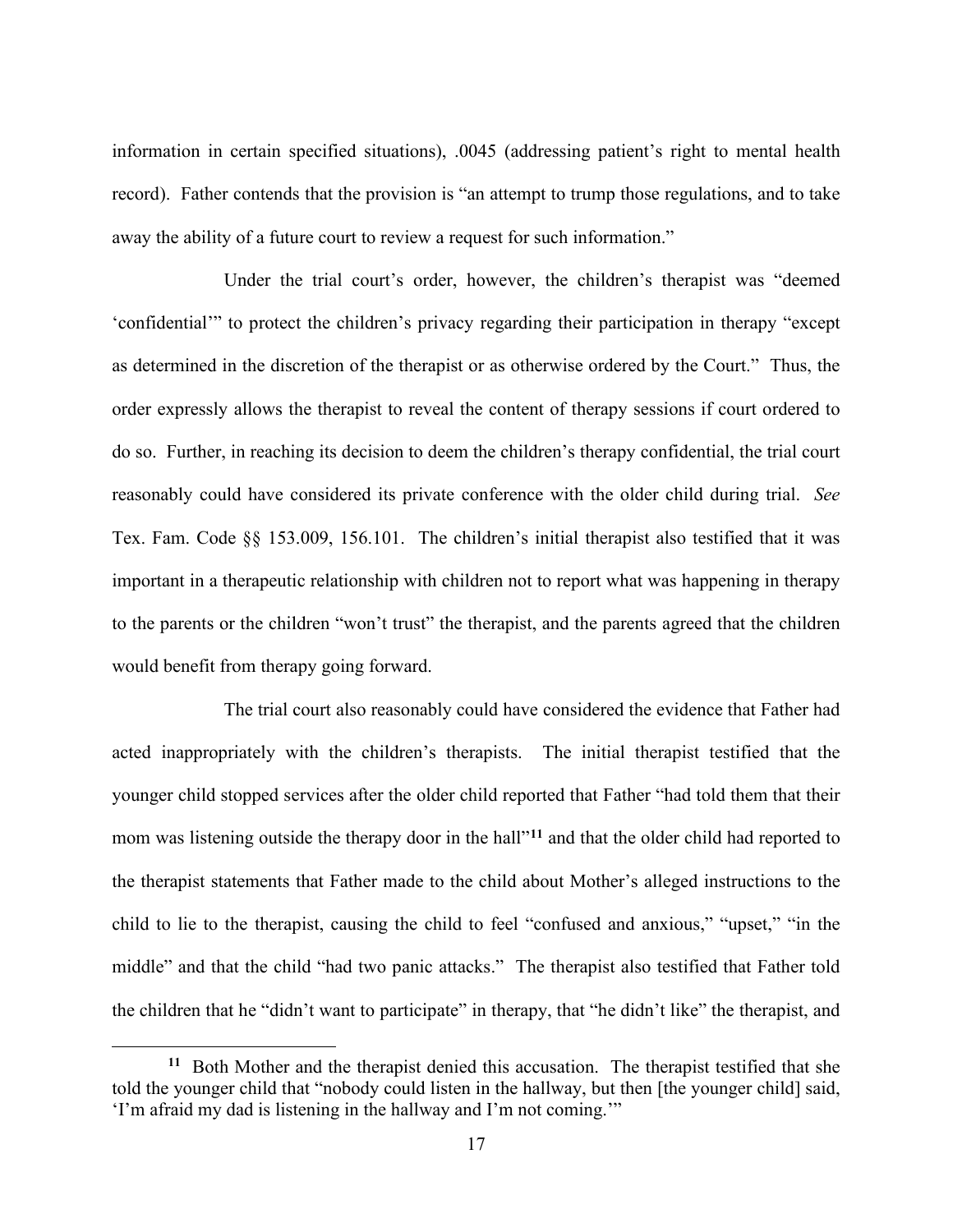that he "didn't think she was a good therapist." The therapist further testified that the older child "was really scared and intimidated" with Father "in the waiting room" when she arrived for her last session. Mother testified that the relationship between the older child and the therapist was "basically sabotaged," explaining that Father "was asking what was happening in therapy and things like that, and so [the older child] didn't feel like that was a safe place at that point." Concerning the older child's new therapist, Mother testified that after the court put the temporary confidentiality order in place, it seemed like the child was "trusting the process again," and that it had "given her an outlet" but that recently Father had emailed the therapist "saying to cancel all future appointments and [the older child] didn't want to do counseling anymore." Mother testified that Father's email was not true.

Although there are laws and regulations that protect the confidentiality of mental health information, Father has not cited, and we have not found, authority that would prohibit a trial court from deeming a child's therapist confidential when evidence supported the need for such a provision. On this record, we conclude that the trial court had sufficient evidence on which to exercise its discretion and did not err in the application of its discretion when it restricted the ability of either party to subpoena for testimony or deposition any individual therapist for either child. *See Iliff*, 339 S.W.3d at 134; *Zeifman*, 212 S.W.3d at 588. We overrule Father's fifth issue.

### **Judgment for Retroactive Child Support**

In his sixth issue, Father characterizes the trial court's award of a judgment for "retroactive child support" as "child support arrearages" and argues that the trial court erred by requiring repayment of this amount in violation of Texas Family Code sections 158.003 and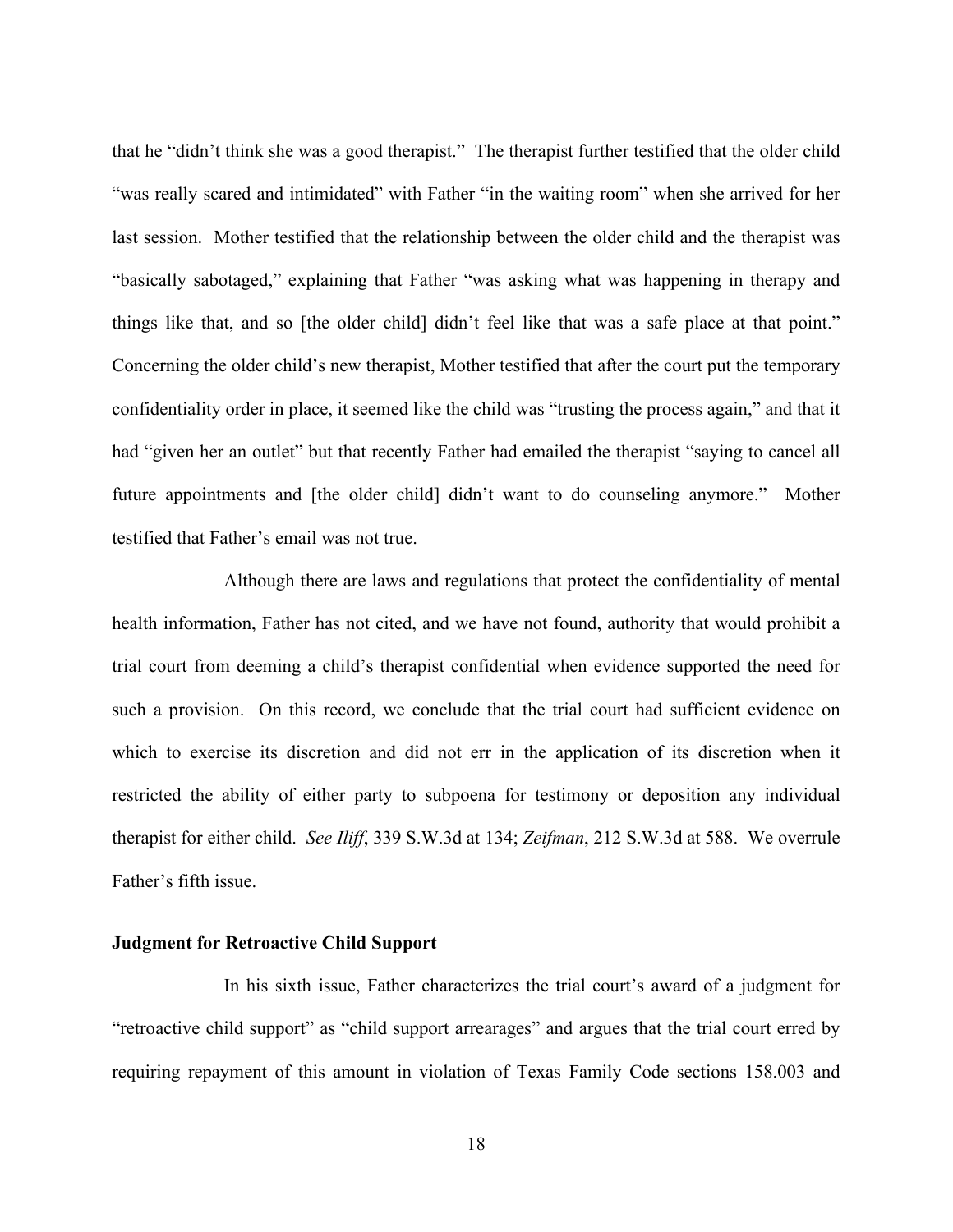158.009, which address the withholding of income for child support. *See* Tex. Fam. Code §§ 158.003 (addressing withholding for child support arrearages in addition to current support), .009 (providing that withholding order may not exceed "50 percent of the obligor's disposable earnings").

Father's issue does not challenge the judgment's amount of \$32,780 but the court-ordered payment terms obligating Father to pay \$2,731.66 per month beginning on November 1, 2020, against satisfaction of the judgment. The trial court's withholding order directed Father's employer to withhold \$2,340 per month for child support with a stair-step down provision plus \$2,731.66 per month "for past-due child support." Father contends that section 158.003(b) required the trial court to limit the monthly amount of the withdrawal order based on paying the judgment over two years—not one year—and that the sum-total of the court-ordered withholdings was more than 60% of his disposable income and, thus, in violation of section 158.009. *See id.* §§ 158.003(b) (limiting additional amount to be withheld for child support arrearages to "amount sufficient to discharge those arrearages in not more than two years or an additional 20 percent added to the amount of the current monthly support order, whichever amount will result in the arrearages being discharged in the least amount of time"), .009. According to Father, the maximum amount that the trial court could order withdrawn to satisfy the judgment was \$1,365.33 (based on payments over 24 months).

The terms of the trial court's withholding order, however, expressly state: "If you cannot withhold the full amount of support for any or all orders for this employee/obligor, withhold 50% of disposable income for all orders." *See Ayala v. Ayala*, 387 S.W.3d 721, 734 (Tex. App.—Houston [1st Dist.] 2011, no pet.) (explaining that although court-ordered amount exceeded 50% of obligor's disposable income, trial court complied with section 158.009 because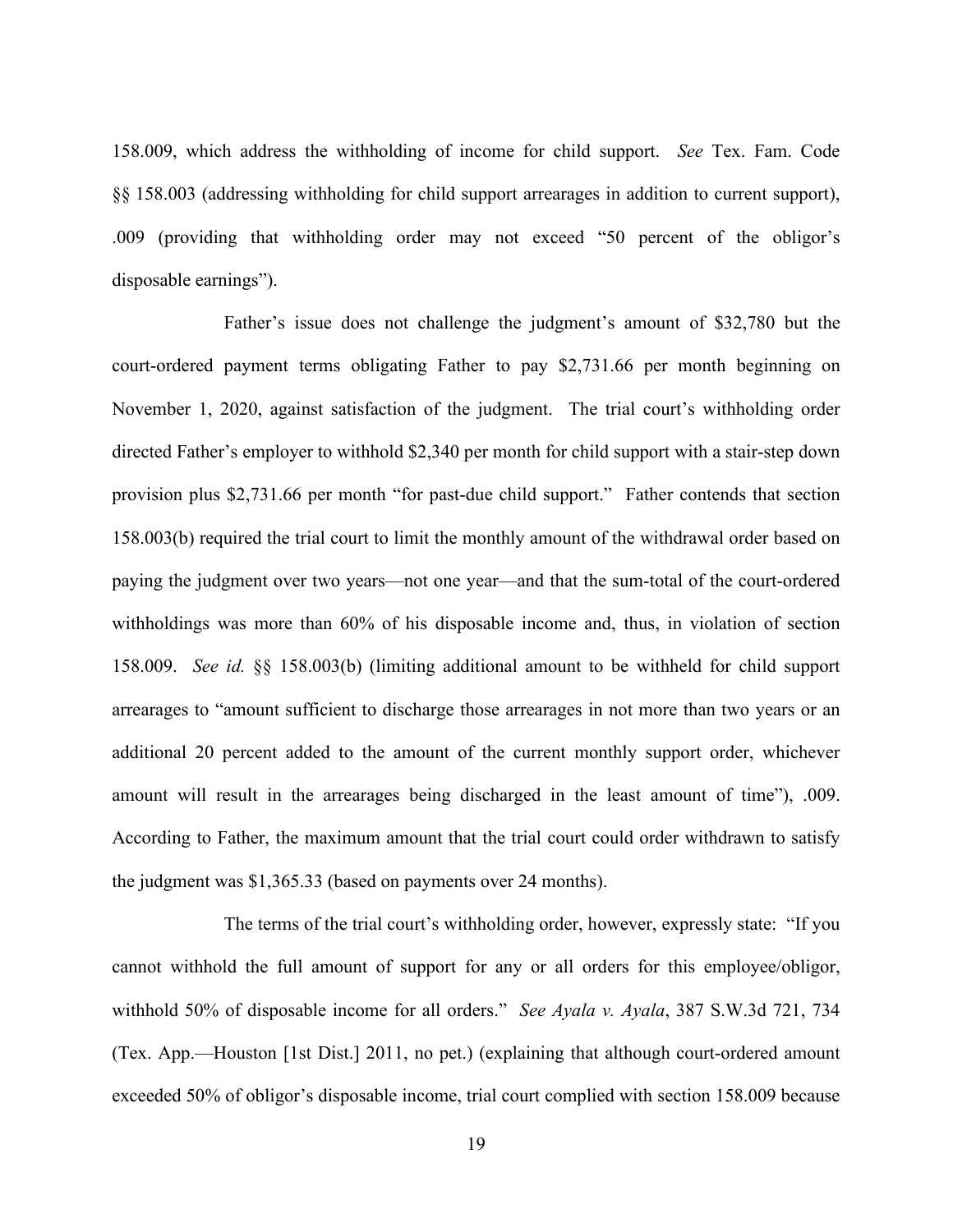withholding order specifically stated that maximum amount to be withheld shall not exceed 50% of obligor's disposable income). Thus, even if the total monthly amount in the withholding order exceeded 50% of Father's disposable income, the trial court's withholding order does not violate section 158.009.

Further, section 158.003, which expressly addresses withholding for child support arrearages, does not apply to the trial court's award of retroactive child support. *See In re S.M.-R.*, No. 02-15-00287-CV, 2016 Tex. App. LEXIS 12573, at \*10 n.7 (Tex. App.—Fort Worth Nov. 23, 2016, no pet.) (mem. op.) (explaining that "an arrearage—unpaid support previously ordered—is distinct from retroactive child support"); *In re House*, No. 06-99-00155-CV, 2000 Tex. App. LEXIS 5970, at \*6–8 (Tex. App.—Texarkana Sept. 1, 2000, no pet.) (not designated for publication) (distinguishing between child support arrearage and award of retroactive child support and explaining that award was not arrearage because obligor would only be delinquent if she did not make required payment). Among the trial court's conclusions of law, the court expressly concluded that the judgment for \$32,780 was for "retroactive child support."<sup>[12](#page-19-0)</sup> Father has not cited, and we have not found, authority that would prohibit a trial court from awarding a judgment for retroactive child support and signing a corresponding withdrawal order that requires full payment of the judgment within one year. *See* Tex. Fam. Code §§ 154.009 (authorizing trial court to order parent to pay retroactive child support), .131 (providing guidelines for awarding retroactive child support). We overrule Father's sixth issue.

<span id="page-19-0"></span>**<sup>12</sup>** In the 2013 final decree, the monthly child support was \$850. By awarding child support of \$2,340, retroactive to August 1, 2018, an additional amount of \$1,490 was owed for each month but not yet due.